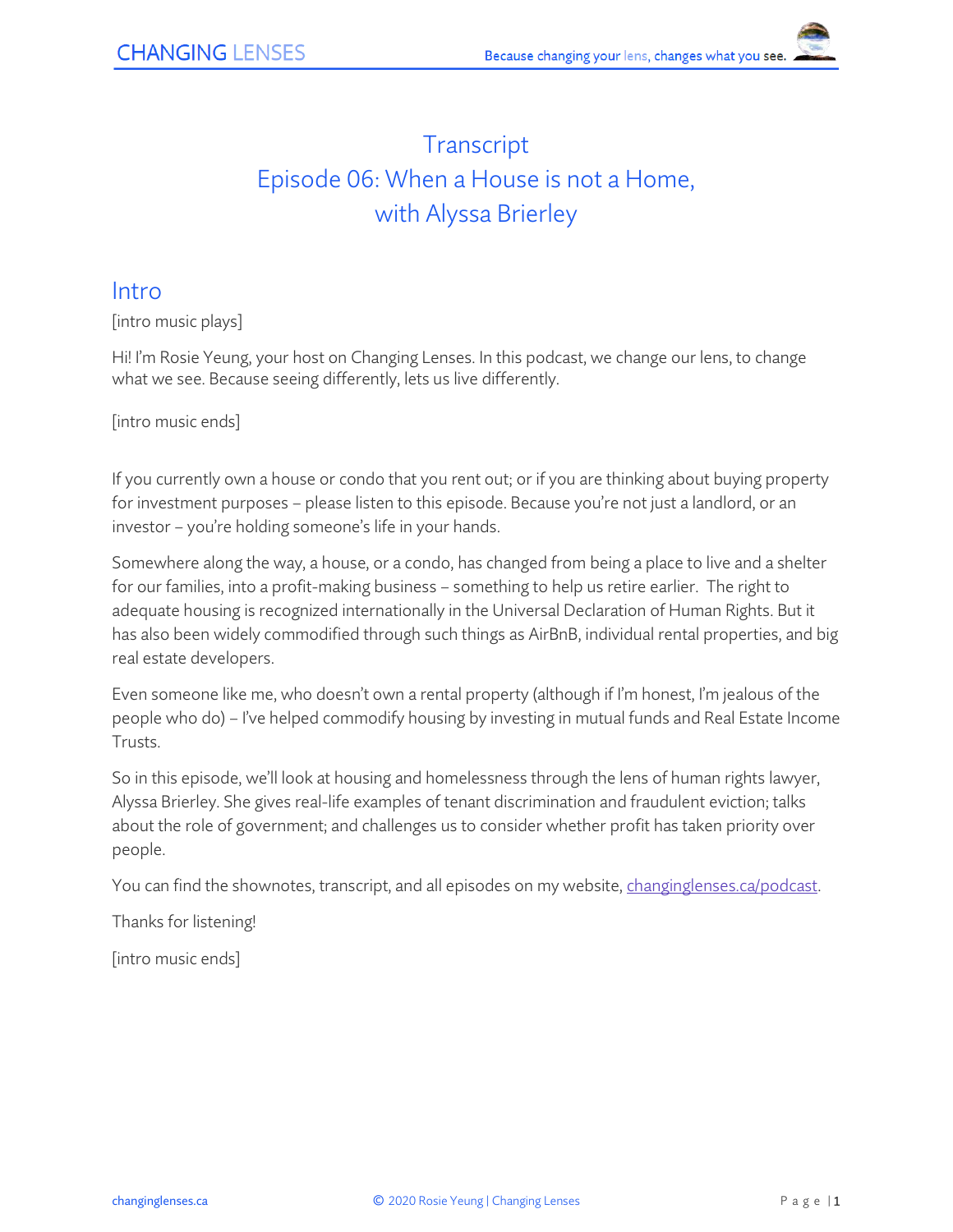## Welcome and Guest Introduction

Rosie: Hello, I'm glad you joined us for this episode of Changing Lenses. Today, we'll be talking to Alyssa Brierley, a human rights lawyer and public policy professional who has done extensive work researching and defending various human rights, including housing and health. Alyssa previously served as a United Nations advisor on the right to food, a policy advisor to the provincial government and Ontario College of Teachers, and she's now the Executive Director for the Centre for Equality Rights in Accommodation, or CERA for short. Alyssa is currently completing her PhD in political science, focused on the development of a right to food in India.

And as much as she is a lawyer, I do want to be clear that as my guest on the podcast, we are talking about housing in Canada, housing rights, but please do not construe anything of what we are saying today as actual legal advice or something you should go and act on in a legal way, because that's not the capacity that Alyssa's here in today.

Alyssa and I actually met virtually during COVID, as I was exploring more about inequality and inclusion in Canada. And she really inspired me with her own journey, which I kind of hope to follow, in that we come from corporate backgrounds, but we really want to do more with our experience and what we can do to help than just stick with a corporate job.

So Alyssa, so thankful and grateful that you're able to make time to meet with us today.

Alyssa: Thanks so much Rosie. It's great to be here and I'm looking forward to the conversation.

Rosie: Awesome. Thanks, me too.

So today, as I mentioned, we are going to be talking about housing and homelessness in Canada. And I think the real crisis that we face in our housing. And as Executive Director of CERA, Alyssa is well positioned to do this with us because she leads their work to advance the right to adequate housing. And they provide services such as helping marginalized tenants to remain in their homes.

CERA has been recognized internationally as a world leader in promoting and protecting human rights and housing and addressing the issues of homelessness and poverty, and even has special consultative status with the United Nations.

## Safe Space Commitment

Before we get into this really important topic, I do want to share something with you and Alyssa, as we do on every episode, because some of what we discuss might be sensitive or challenging for us to say, and for you to hear. But I really want us to have an open and genuine conversation. One goal of Changing Lenses is to be a safe and brave space for these conversations, and for us to be our real selves. So I welcome you, our listener; and you, Alyssa; into this safe space. And I invite you to call me out if I say anything inappropriate, or use the wrong terms.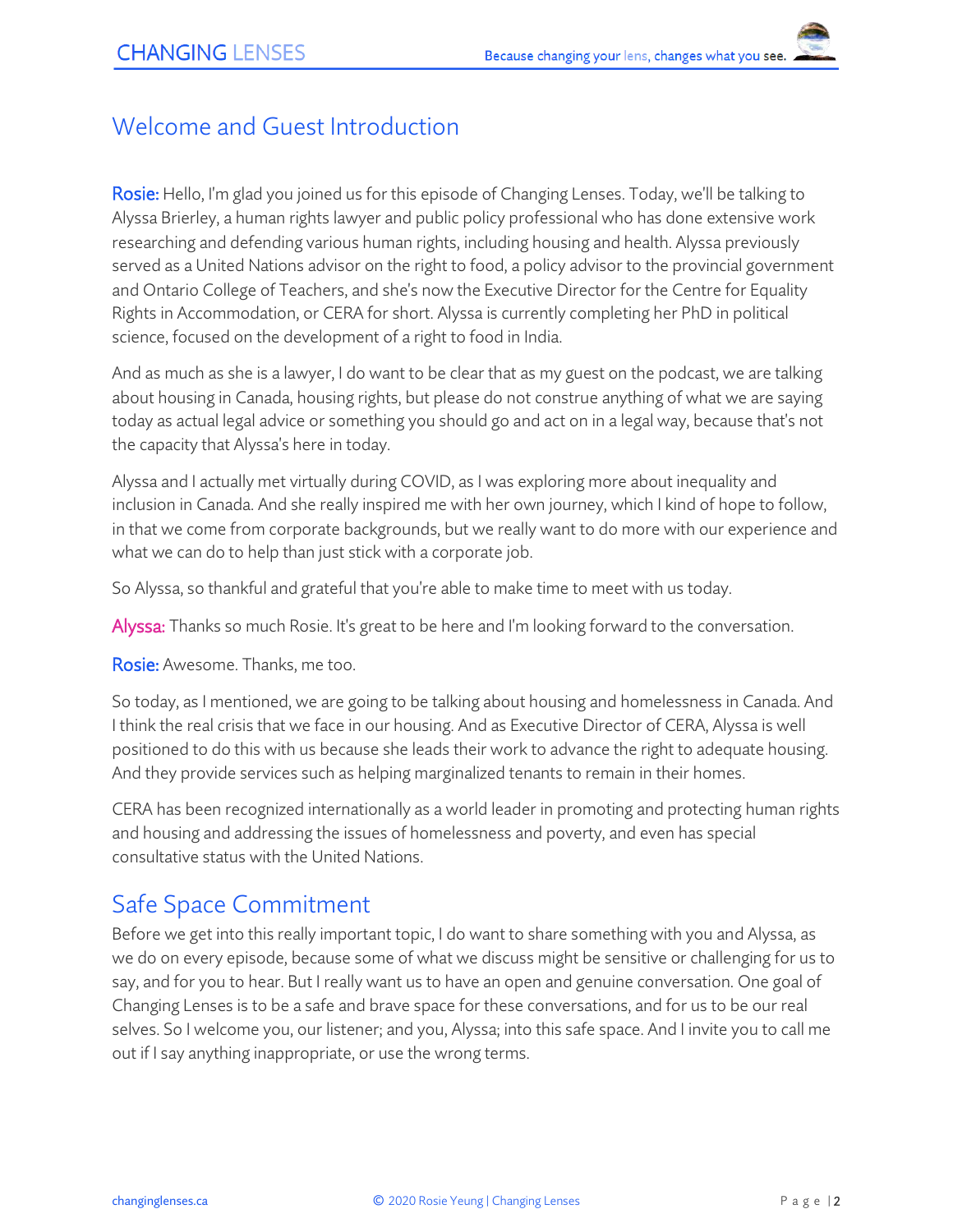### Land Acknowledgment

That being said, I also want to acknowledge that before we can talk about housing and rights to housing, that we ourselves as Canadian residents have actually lived in the land that belongs to people that have lost property and lost rights to us. We can't have this discussion without first acknowledging the entire population of Indigenous peoples who are cast out of their homes and lost their land and property.

And myself as a Canadian who so-called owns a home on the traditional territory of the Anishinaabe, the Huron-Wendat, and the Haudenosaunee Confederacy, I have to acknowledge the legacy of violence, theft, murder, and more, committed by my government for the last few hundred years, and which I am an heir to, and I'm complicit in, by my land ownership and by my inaction.

So I call upon myself and my fellow non-Indigenous Canadians to not just verbally acknowledge this, but also take the time to learn the true stories of our Indigenous neighbors. And to take steps to do the calls to action towards reconciliation.

## Homelessness in Canada – it's not just on the streets

Okay. So I think it's really important that we say this and the topic actually is also really important. Because we pride ourselves in Canada that we're very equitable. I don't think anyone would deny that all people, no matter your race, creed, etc., has the right to housing. But we see it every day on the streets, we know it's out there, we see it in the media. Not everyone does have housing. I think we would all agree there's a housing crisis.

And Alyssa, maybe you can just start us off with just talking about - why do we in Canada, this supposedly developed, financially well-off country - why doesn't every Canadian have a home?

Alyssa: That is a great question. And maybe I'll just start off by providing just a little bit more context in terms of the scope and scale of the problem, before getting to the why, because I think, I think that's a really important question.

#### Rosie: Sure.

Alyssa: So in terms of scale, we know that 235,000 Canadians, give or take, experience homelessness in a given year. And this manifests in a number of different ways. I think when most people think about homelessness, they think of people that they see who are sort of sleeping rough on the streets.

But this also includes folks who are relying on shelters, folks who are perhaps staying with friends, family, couch surfing, and folks who perhaps might be living in their vehicle. And certainly since, COVID, started, we've seen particularly most obviously in our cities and urban centres, a real explosion of folks who are sleeping outside in particular, out of a concern about the safety of staying in some of these congregate living situations in the shelter system.

So this has become, I think, very front and centre for a lot of people, even though this has been a real crisis for many, many years. And in terms of asking why, I think one of the largest sort of, contributing factors to why people don't have homes in Canada is because they can't afford them. This really is an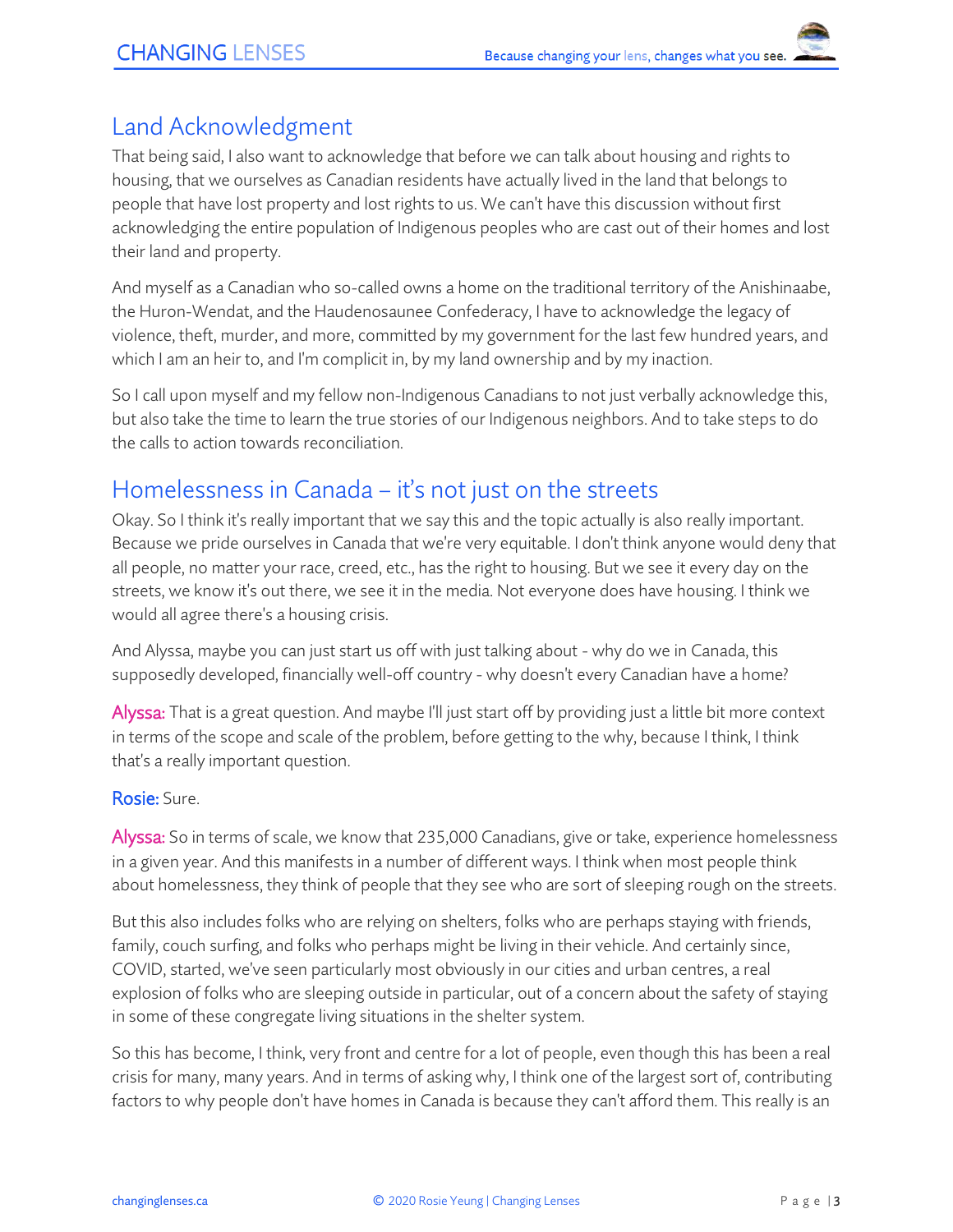affordability crisis. And we've been in the midst of an affordability crisis for decades across Canada. And there's a few reasons for that.

# Two reasons for the housing affordability crisis

Governments have significantly reduced investments that they were making in affordable housing stock. So it left very few options for folks who were, on the sort of lower end of the income scale. So there's a number of reasons why we have an affordability crisis and have been for a number of decades. First and foremost, we have had for the last 30 years, a complete lack of investment in affordable housing stock, from government. And it used to be the case that the federal government made fairly consistent investments in rental housing stock over the course of decades particularly in the post-war period, through the latter part of the 20th century. And that came to an abrupt halt in the  $90's$  And -

Rosie: And Alyssa, just a question, when you say housing stock, is that like, this may be an ignorant term, but like low-income housing? Like, I mean, government built housing specifically for people to live in?

Alyssa: Exactly. So when we talk about the stock of housing, that term just refers to available housing for folks.

#### Rosie: Okay.

Alyssa: So when governments build it, typically, when we're talking about options that are available to folks on the lower end of the income scale, that has looked different throughout the course of our history, depending on the way that governments do this. But that includes things like social housing, subsidized housing, more recently, governments are exploring ways of providing folks with sort of direct cash payments to cover housing expenses. so that's a different way of approaching the housing, question rather than governments building housing directly, providing sort of a cash payment to support that. But not to get too far into sort of that, but it doesn't necessarily fix the problem of, well, what do you do when you have money to pay for housing, but there is no housing available to you? Which is the situation that we're in.

So just going back to what I was saying earlier, the federal government in particular pulled out of its housing investment in the 90's. And since that time, there's been a virtual sort of stoppage of construction on social and subsidized housing. And the other thing that's happened at the same time is, it used to be the case that the private sector built some degree of purpose-built rental buildings. So these sort of larger apartment buildings that were all rental. And since around the same time that the federal government stopped investing in housing in the 90's, any large multi-unit building that has been constructed, for the most part, the vast majority of them have been condos, not rental buildings.

So those two things happening at the same time, resulted in what most economists would call a market failure. So the market just failed to provide housing for a huge subset of people who needed it, in the way that they needed it. And so, that's sort of one factor that's causing this affordability issue.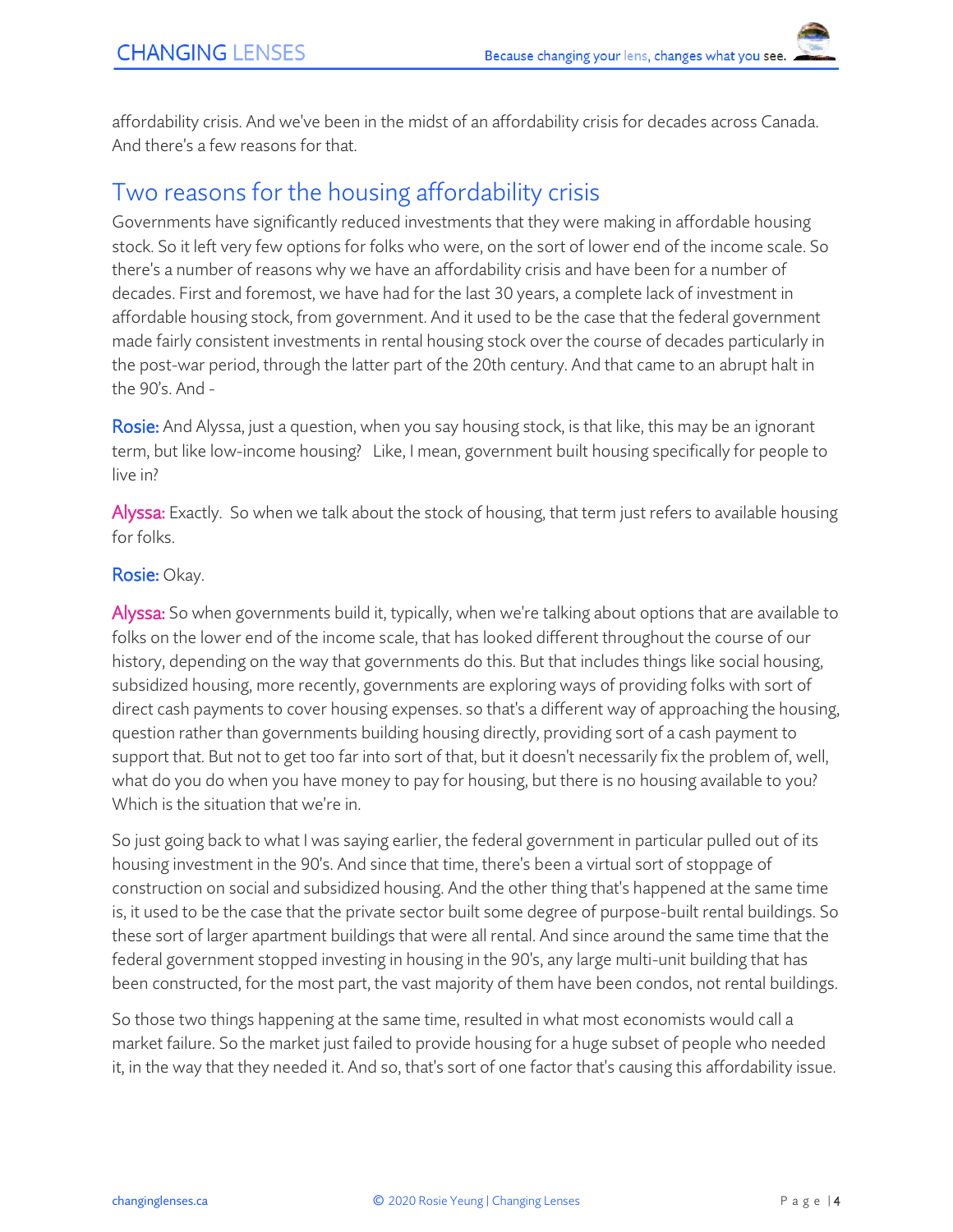### Why tenants are being evicted into homelessnes

Another thing that is happening at the same time is that, on an individual level, landlords have a very significant financial incentive to evict tenants who pay a level of rent that is under the market rate, and replace those tenants with individuals who can pay more. And they can do that because we have, at least in Ontario and in many jurisdictions in Canada, we have provisions for rent control. Which limit the amount of, increase, that can happen from one year to the next, for tenants who are in housing. But there's no limit on how much the rent can increase when one tenant leaves and another tenant comes in.

And so you can imagine a situation of somebody having been in their rental unit for say, 30 years in Toronto. That person could very well, be paying, you know, \$800 a month for their unit. The current market rents, earlier this year, were somewhere in the whereabouts of \$2,300, \$2,400 a month. And so there's a huge incentive for landlords to get rid of the person paying \$800 and bring in the person who's going to pay three times as much.

And so we at CERA regularly hear from people who are in that situation and they're faced with the loss of their housing. If they are looking to go and find a new place to live at current market rates, there is no way that they are going to find anywhere to live. And so individuals in those circumstances are effectively being evicted into homelessness.

Rosie: That gap is insane. I can understand the financial incentive, but I can't really imagine the, kind of the heartlessness, to be honest, right? Of people that, landlords, I guess, who would want to do that? I mean, you said that you deal with this a lot. I don't want to call it a ranking of issues, but maybe what are the most common issues or how big of this issue is it? So if there is such a thing as a top three ways that people in housing are at risk, what would those be?

Alyssa: I would say affordability would, would occupy the top spot. Absolutely. And I think that the two pieces that I've just spoken to would be part of that.

So the piece about just not having sufficient income to cover the cost of rents generally, we know that the majority of eviction applications filed by landlords, are for arrears. So for tenants who fall behind on their rent. And so it is absolutely an affordability issue.

And we know that there's this, underlying incentive for landlords to move their tenants along who aren't paying market rent. There's another layer to this as well that I'll touch on. And it's the trend of financialization.

# Financialization – the business model of de-housing vulnerable people

Financialization in the housing market is happening all over the world. It's not just going on in Canada. But it is a particularly kind of nefarious manifestation of what I've just talked about. And effectively, there are large, often multinational corporations whose business practice is to purchase typically older buildings that many people would use words like "rundown" or "in need of renovation" to describe. And those, typically again, multinational corporations will renovate the building, kick out all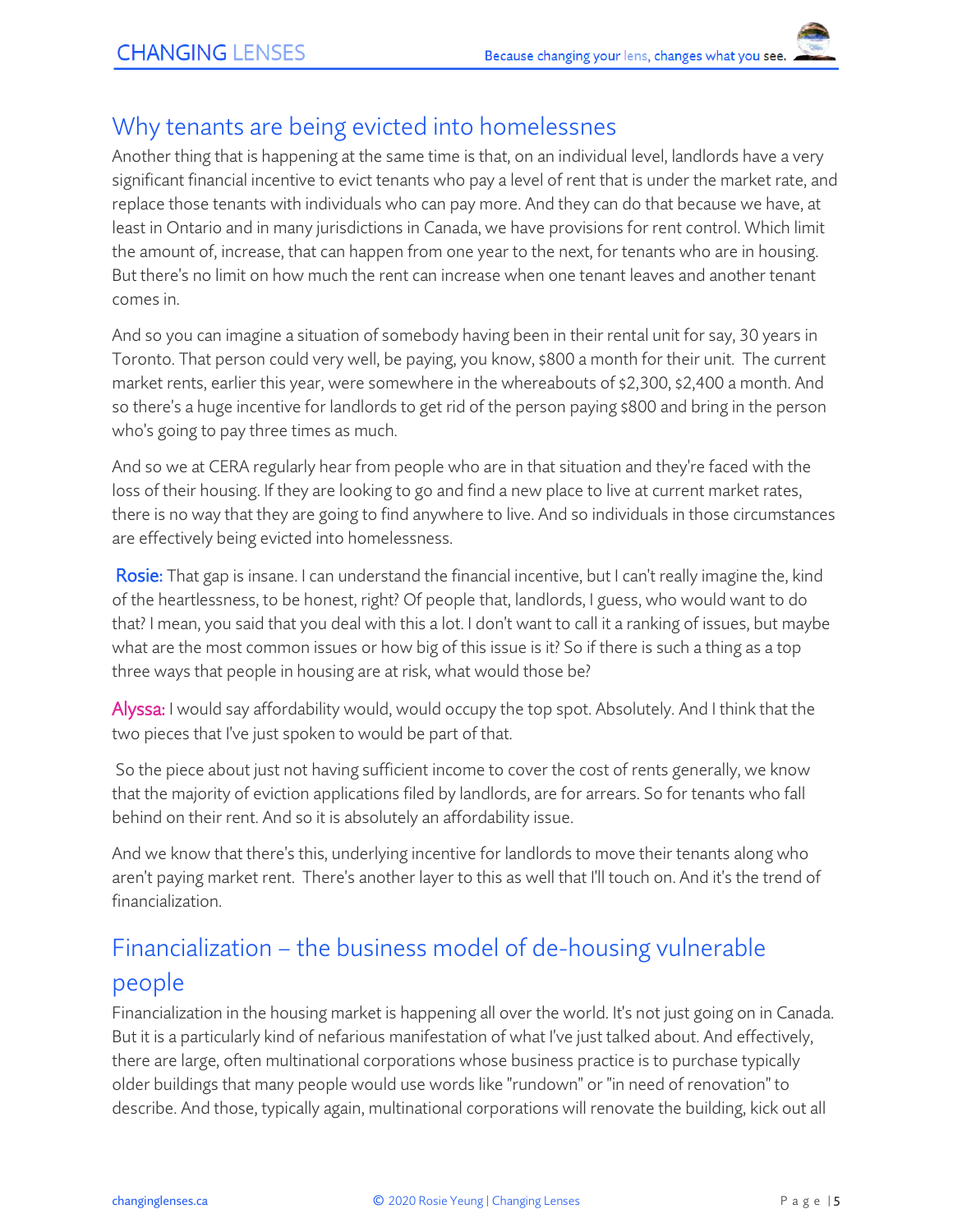the current tenants in the process. Sometimes through legal means, sometimes through pressure, sometimes through offering financial incentives to get them out the door. And then bringing in new tenants that will pay the new market rent that they can command with, you know, the renovation of the building that they would have done.

There are companies who have done this all over the world who have displaced thousands, probably more, of the world's most vulnerable tenants. And that is their actual business model. And that is unconscionable. And that is happening all over Canada as well. And if that wasn't the worst of it, there's also I guess, what people would call passive investors. Including things like real estate income trusts or REITs, which you may have heard of, and pension funds, that are providing the money to allow this to happen.

And these types of investment vehicles are often present in many kind of standard investment portfolios these days, whether it's mutual funds or exchange traded funds, etc. So it is a very, sophisticated system operating sort of behind the scenes to, make money off of this very unconscionable business practice of kicking out, and displacing and de-housing very vulnerable people from their homes.

Rosie: There's a lot I want to comment on in there. I have a question about the financialization. And I don't think it's exactly the same thing, but something that I've been hearing a lot about is gentrification. And I worked at a charity not too long ago where, we serve vulnerable people in low income communities or at-risk communities.

And that was one of the things we were hearing is, we were serving students and they were getting displaced out of schools because they were getting displaced out or their homes, right? So they were getting moved to other neighborhoods. And as you're describing this, I think that's what they were talking about.

But it wasn't, they weren't saying it as obviously as bigger corporations coming in and buying the homes. It was, Oh, we're gonna, you know, we're improving the neighborhood. Like it was really gentrification. And I know we've probably read in the media about the sort of pros and cons or, well the cons tend to be for these vulnerable communities.

It's also really good awareness for me as you're saying this cause I have invested in REITs. And I'm sure that there's those big pension funds, like all of our Canadian pension funds that would do this. Do you think that these big investors, they're just not aware? Or they're not understanding the full impact, like the down the line impact and what's happening? Cause I mean, the government's been great, so to speak, they create policies around foreign investment, right. And blocking foreign investors that then also drive up housing rates or preventing people from getting access to housing. So, you know, why aren't we doing something about this?

Alyssa: That is a great question. I don't think that the larger investment firms or actors are unaware. I don't think that's the issue. In fact, when real estate income trusts go to secure financing for their activities, they have to be transparent about what they're doing in those documents, because there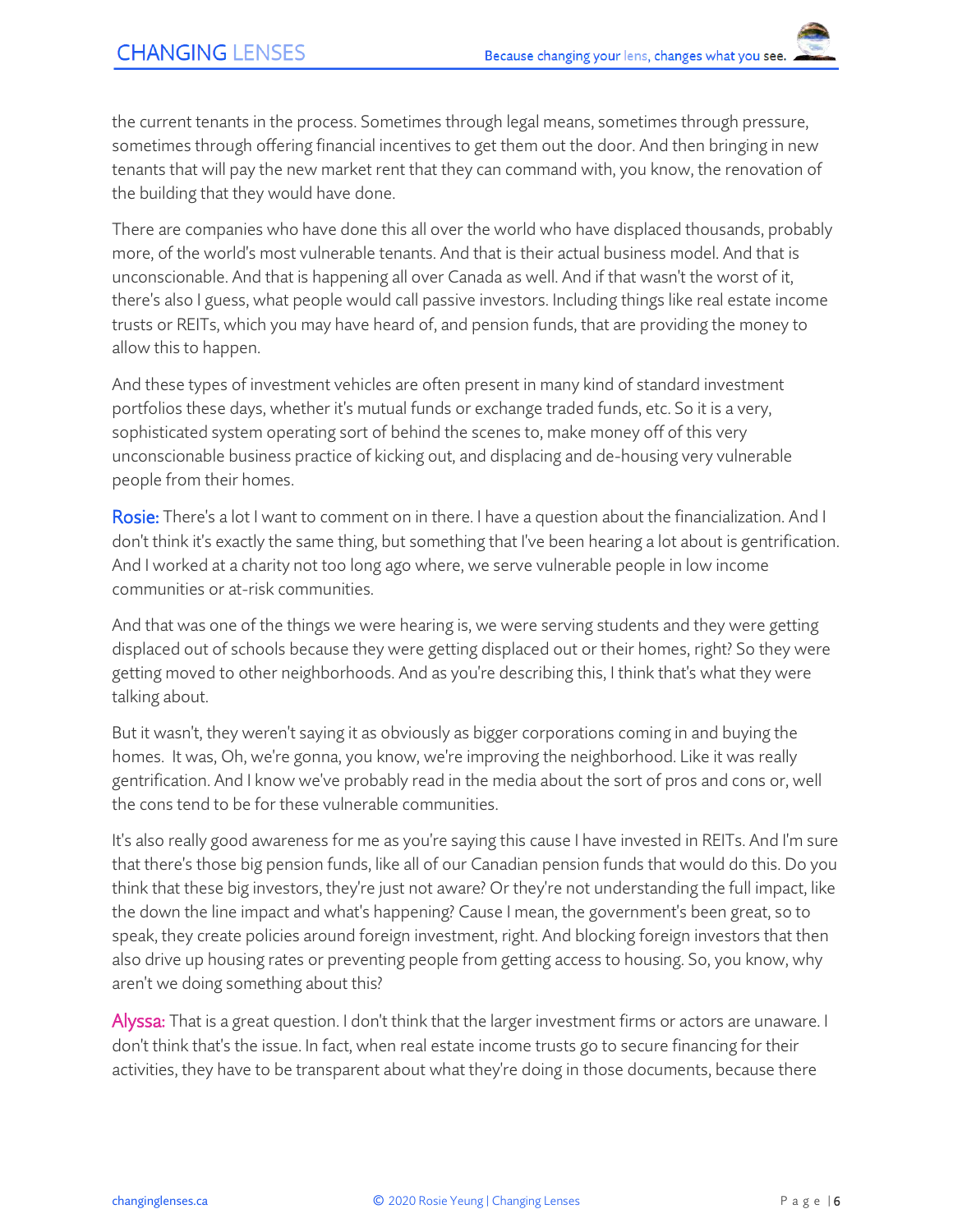are disclosure requirements when you're looking to raise funds for investment purposes. And so it's all there in the investment documents.

It's not phrased in the language that I just phrased it in, but the business model is premised on a certain amount of tenant turnover. And that's very clear in their business model. So I don't think it's a lack of understanding of the institutional investors, because also keep in mind that these are sophisticated institutions who have the ability to engage analysts, to dig into.

And my understanding of how this all works is that they do engage analysts to dig into protect potential investment opportunities. And so this either is, or ought to be known to them in the scope of the work that they do. I think it's reasonable to say that individual investors in whether it's a pension fund or an investment portfolio, I'm not sure that individuals are necessarily aware of this. I talk to people quite a bit about this phenomenon and they're always very shocked to hear about it. And so I think there's a lot to be done sort of on the education front.

Whether that makes a difference in people's behavior is another question all together. I mean, we've known about the dangers of polluting industries, certain types of, manufacturing industries, tobacco industries, and it took a really long time for the markets and investors in the markets to disinvest from some of those activities. And many of it is still happening.

So I'm not sure that people knowing that this is going on, necessarily equates to a change or decision not to invest in these. The sad reality is, is that many of these investments are very profitable. It is a very profitable business to kick low-income tenants out of their homes and bring in people who will pay more. And so, you know, it would rely on an individual investor saying that somebody else's human rights are more important than my retirement portfolio.

Rosie: Yeah. I don't think that's likely to happen very often, sadly. I am really glad that I really didn't have any idea how insidious this is or that this was happening because I mean, I see condo buildings going up all around me.

I see property development happening all around me. And I assume because I also see buildings getting torn down to build up these new things. And I just make the assumption that those people that are - first, that it's a choice for them to sell their homes. Maybe it is, maybe it isn't. Second that they're getting a fair price.

I remember when I moved into my condo about 12 or 13 years ago, it was maybe five years old at the time. And I thought, great, I've got a clear view, there aren't a ton of other condo buildings around me that blocked my view. And there were actually already buildings in place, like, I think they're actually low-income housing. I wasn't totally sure. And then within, I don't know, five years, those buildings got torn down, and condo buildings went up. Rental properties, other large fancy looking condo buildings. And as you were saying this, like, that's exactly what happened cause there's still some of those older buildings still in place, but a lot of them got torn down.

And now I wonder who was living there, who got displaced and where are they now? Like maybe they're in some of the tents that we're seeing in the news, of people who can't get it because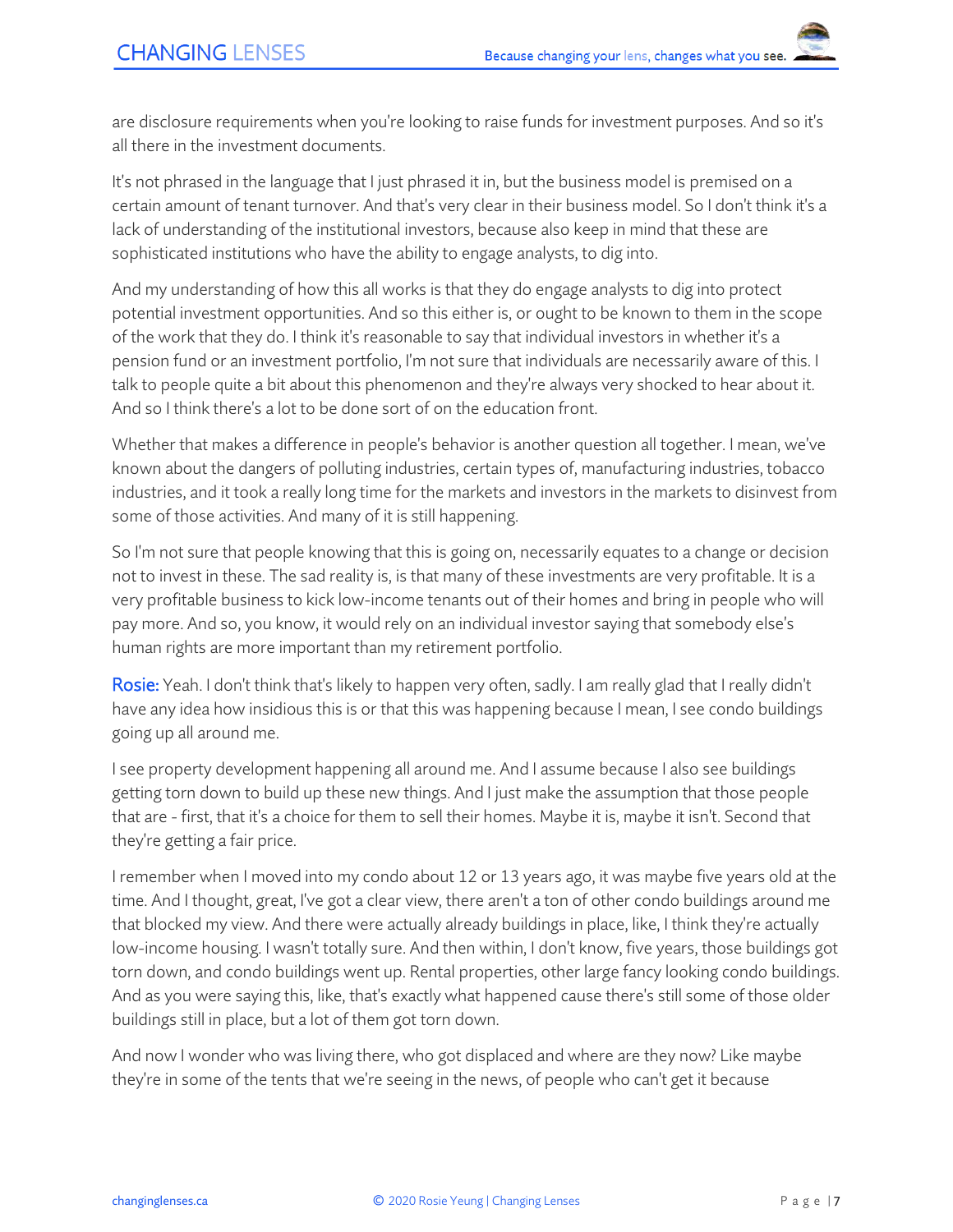someone decided that it was more profitable to build a condo building there. When you were talking about people getting evicted or kicked out so landlords could get higher rents.

I just couldn't imagine how they could legally do that. Like, I can't imagine like, "Oh, well you're only paying \$800 a month. I'm going to make up some excuse to get you out of here." How are landlords doing that, so to speak legally? I don't think it's ethical, but how are they putting this under the mask of, it's okay to remove a lower paying person, to get a higher paying person in?

# How landlords legally, but immorally, coerce tenants into leaving

Alyssa: Yeah, that's a great question. So there's a couple of things to keep in mind here. You're absolutely right that legally, that is not something that a landlord could do outright. However, it is our experience, working in the sector, we've seen time and time again, that lots of landlords don't necessarily operate within the bounds of the law. So there's a whole lot of, just straight up illegal activity going on. That could be posting of, an eviction notice and putting pressure on a tenant to leave without allowing them to go through the proper channels.

Every tenant in Ontario can only be evicted through a process that is outlined in law. They are entitled to go through that process, and that process allows them both procedural rights to appear before an adjudicative body, which is in this case, the landlord and tenant board, to have a hearing about the matter. But they're also entitled to various substantive rights under law, which protect them from being evicted in all but exceptional cases.

And so where we see the landlords sort of operating contrary to what's provided for in legislation is by evicting for reasons that are not permitted under the law, asking their tenants to leave for reasons that are not permitted. And making the living situation very difficult for them, making it clear that they are expecting the tenant to leave, and applying pressure on them to leave. Intimidation tactics.

Sometimes they offer incentives. You know, just from an economic standpoint, if the landlord stands to gain an extra \$10,000 a year by kicking somebody out, by removing their current tenant and replacing them. Then they can throw a few thousand dollars at the tenant to make them leave now, which might be appealing to the tenant at the time. But actually in the long run hurts them because they're never going to find a place that will meet their affordability needs over the long-term, if they, you know, leave a longer tenancy and try to find a place, in the current market. That's roughly sort of how we see these things taking shape. Mm-hm.

Rosie: Right. And what kind of intimidation tactics do you see? Like how do they make things difficult? Like, as soon as you said, I'm thinking mafia, right? Like this, this can't be good. I can imagine how, you know, you can make an environment very unpleasant. But like, yeah, can you give us some examples or, what are some of the things that tenants have come to you with that you're like, wow, I can't believe this is happening?

Alyssa: Often landlords will stop responding to requests from the tenant. So if there's repairs that need to be done, landlords will refuse to do that. I mean, there's all sorts of things landlord can do. If they're sort of in a unit that is nearby, making noise to disrupt and bother the tenant. Hanging around,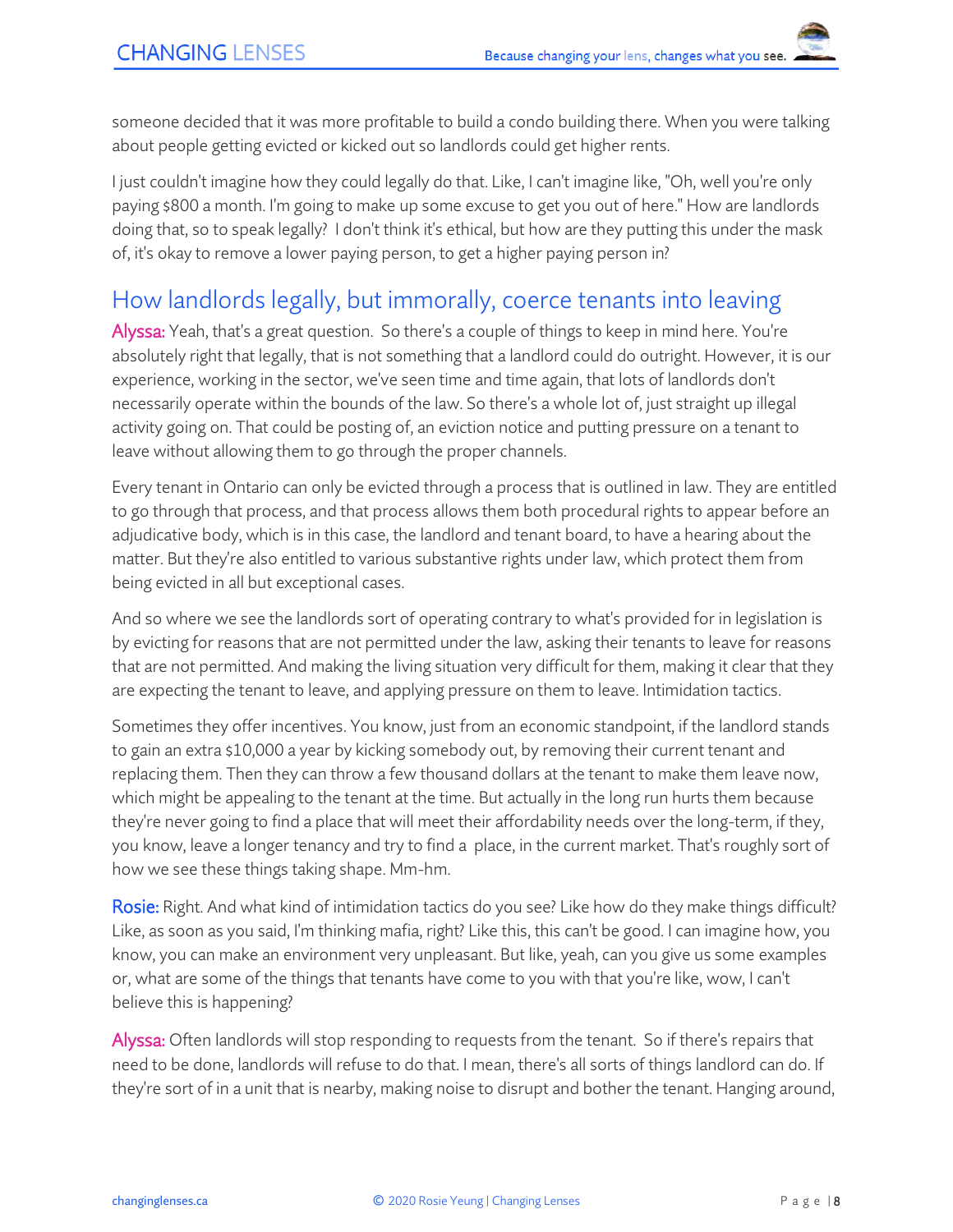making the tenant feel like they're being watched. Just, you know, regular communication with the tenant to make them feel unwelcome and let them know that they are expecting them to leave and that they need to leave. Posting of eviction notices. And I use that in kind of air quotes because in many cases, those may not be real eviction notices. Because they don't comply with the requirements or align with one of the legal grounds for evicting someone. But sort of continually posting notes on the tenant store that they need to leave, that type of thing.

Rosie: Wow. Okay. I mean, hanging around and making them feel uncomfortable, that sounds like stalking. Like they're just, basically uncomfortably on hand where there's no business for them to be there, but technically they're allowed to be there, and so... And they're probably not in the tenant's own unit, but clearly the tenant's like, I don't like this, I don't feel safe maybe. Is that what you mean?

Alyssa: Yeah, it could look like that. I mean, I can't really go into any specifics.

Rosie: Right, yeah.

Alyssa: But that could be part of it, certainly. Mm-hm.

Rosie: Wow. So I've been trying to think of what excuse, a landlord could - And I want to give a plug out. I know not every landlord is bad. I know landlords are going through a tough time now with COVID too. So this isn't necessarily to pick on landlords, but the fact is that, you know, that is the power dynamic, right. The landlords have the power, they're the ones who control the rent. And, you know, I know a lot of landlords, this is their business, they do provide housing. So, you know, I don't want this to be all just about criticizing them. But I think this is a really important awareness to bring about these unfair practices and issues that tenants face. It's not strictly a business transaction of, you know, I give you money. You give me a place to stay. Home should be about safety as well. And that makes me think of, not just quality where hopefully if the toilet's plugged up the landlords fixing it, but the fact that landlords could just, "Oh, oh, yeah, yeah, I'll get to that. I'll get to that", and they never come.

Or, I mean, I know someone who is a refugee, a family of refugees here, two parents and a adult child. And I think, when the adult child came, the adult child wasn't always here, they were living in a onebedroom apartment at the time. They're still living in a one bedroom apartment. They've asked the landlord to move into a bigger apartment. And just somehow, they're always on a list, but they're not getting anything, even though they see apartments coming up, and it looks like other new people are moving in. And I wasn't clear on the situation, but it all just seemed to come down to the issue of money, right.

Just whatever the landlord can do to, get a higher paying rent than the current tenant or prospective tenant could currently pay. I mean what are some other excuses or reasons that a landlord could come up with other than not paying rent, to say that they're going to evict someone, even if they don't have the right to do it.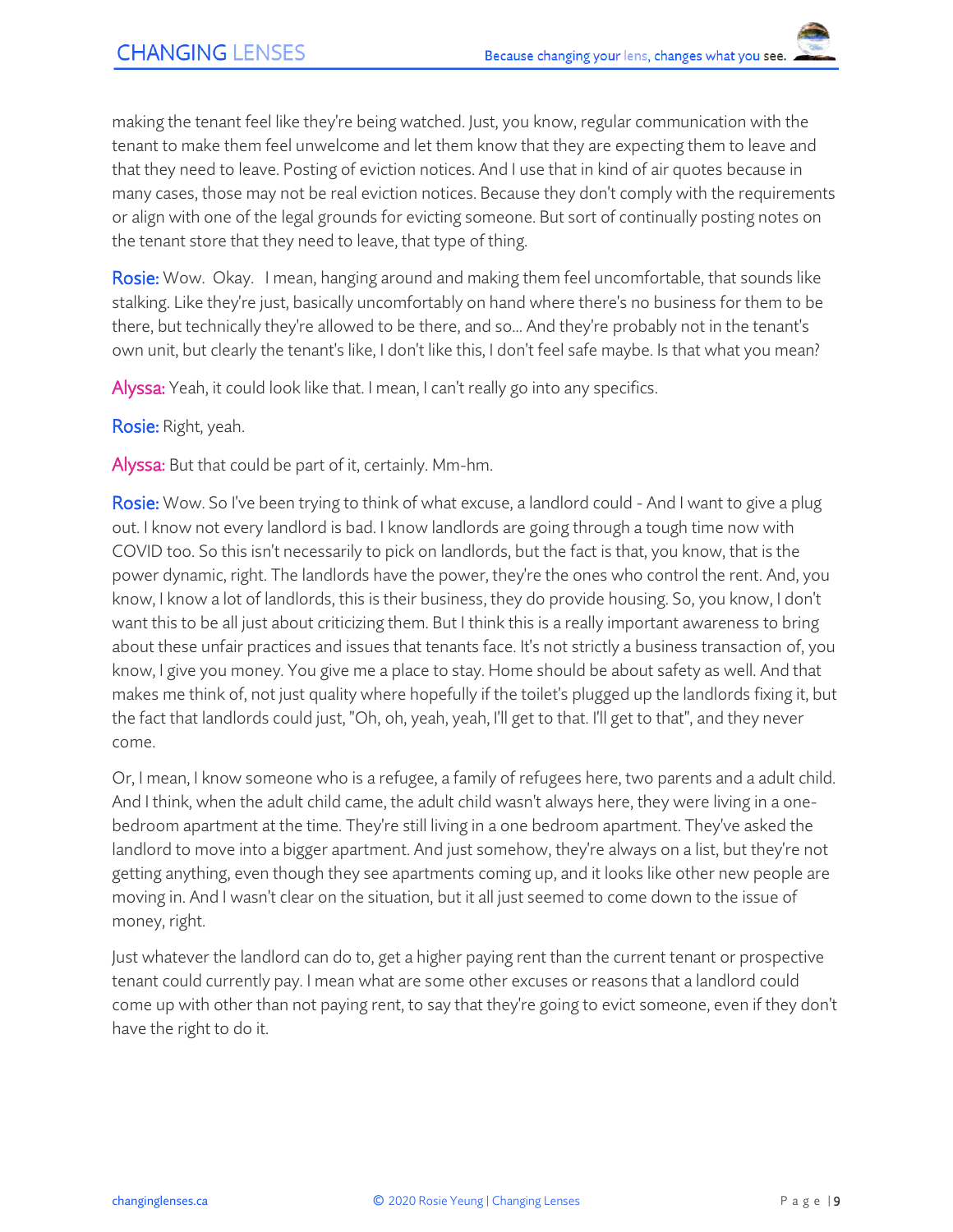# Landlord fraud – evicting tenants on false pretenses

Alyssa: The other sort of big area where we see landlords using as a way to get tenants to leave is there's a provision in the residential tenancies act that allows landlords to evict tenants legally, if they're going to be using the unit. So that's another way that landlords are getting tenants to leave.

And the use of this provision has skyrocketed in recent years. And there are a number of other organizations who work on this issue in a much more focused way than we do. And so they're, better able to speak to this, certainly than I am. But folks who are keeping eyes on this, are very confident that there's a significant amount of fraud happening in the use of this provision. And I think the use of the word fraud is a really important framing of this, because it is fraud. You know, you are removing somebody from their home and having a significant economic impact on them under false pretenses, and gaining from that under false pretenses. And that is fraud.

And the reality is, for all sorts of reasons, I think, to do with, you know, the relative priorities of governments vis-a-vis certain populations, vis-a-vis certain interests. We don't deal with fraud in these circumstances, the way that we deal with fraud in other circumstances. or to say it slightly differently, this type of fraud is really allowed to happen without consequence. And what it has done is allowed for a significant number of evictions that otherwise wouldn't happen. And has led to, over the aggregate, an acceleration of the unaffordability driving up of market rates for everyone. So it's a real problem.

Rosie: And, you know, this is how I know I'm in privilege, is I think I know more people in my network or my colleagues who are on the landlord side of that than on the tenant side of that. And I, I do know what you're talking about because I've heard it directly from people, and some people who I call my friends, who are like, "Oh yeah, I want to make an Airbnb. And so I have a tenant right now in my property. And I'm going to either tell them I'm moving in or I am going to move in, briefly, to make use of that clause.

And then either they'll be able to rent it out as an Airbnb, which they may not even technically be able to do. And so I would think that's another type of fraud where even their own condo rules say they can't do it. But they do it until they get caught, right? Like that's what seems to be happening is they'll do it until someone actually forces them to stop.

And I think what I'm hearing from you is there's not a lot of enforcement , or people actually stopping that from happening. Which then I think is also bringing to mind that this isn't a big corporation problem alone. Like they probably have the most financial clout, but I think we all need to take responsibility cause there's a lot more individual real estate investors, property owners. I know this isn't CERA's specialty either but, in your opinion, how much is - like the Airbnb phenomenon. We all praise Airbnb for how innovative it is. And this is the new gig economy and look how great, new business thinking comes to mind. But how big are these individual investments and Airbnb, is that also a big part of the financialization and lack of affordable housing?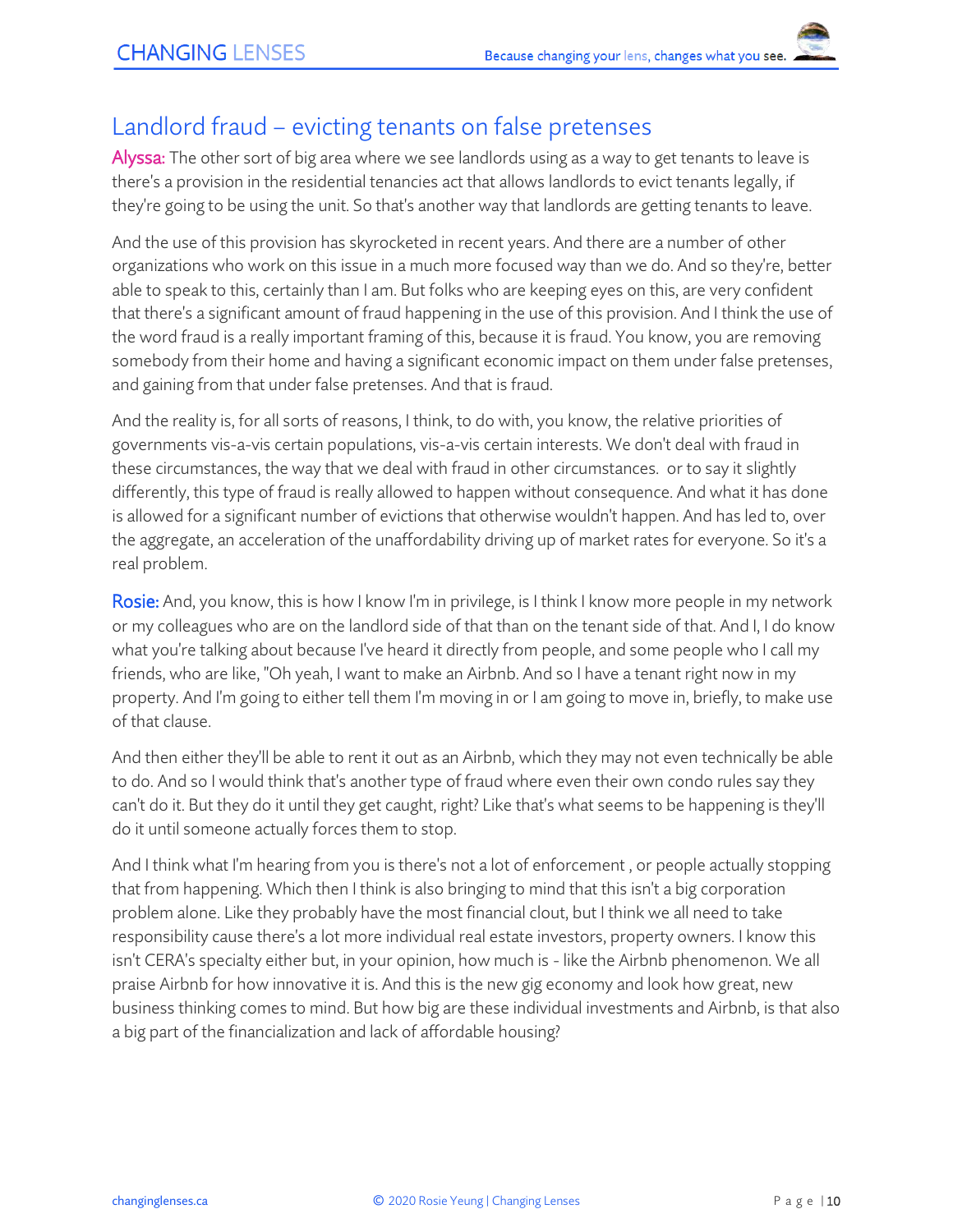## Housing as a human right, vs. a market commodity

Alyssa: Yeah, it's been a huge factor in a lot of housing markets all around the world. And it has led to, and contributed significantly to affordability problems, because it's removed a lot of housing stock that would otherwise be on the market.

And, you know, if you go back and look at what their model was initially, at least as my understanding of Airbnb is that, is that their model started off as one where you would, bring people into your home, in an extra bedroom or extra basement room type of thing. It was never intended as a place where people would rent entire units. And then, when the users of Airbnb really shifted to that model, you actually saw an even further perversion of the market where people were actually buying units for the sole purpose of putting them on Airbnb.

Which, you know, not to get too esoteric, but I think this points to a much larger phenomenon, which is, you know, we've just allowed the private sector to run completely amok in the area of housing, at the same time that governments have taken a huge step back .

And so we have the private sector in this situation of, trying to provide, or being the main provider for what is a fundamental human right, and a social good for people. And I would, I don't blame the private sector for acting the way the private sector typically acts because it is designed to do that.

I think the failure here, is allowing the provision of this very important, fundamental human right to be left to the private sector. I think certainly there's a role in the private sector in housing, there's no question. but I think what we've learned over the last number of years is that we can not expect the private sector to deliver public goods.

It is totally inappropriate for governments to have taken a step back in the way that they have. They have a responsibility. They are ultimately where the responsibility lies for providing people with the right to housing, and recognizing, and progressively implementing the right to housing, which they absolutely have an obligation to do. Canada is a signatory to the international instruments that commit governments around the world to the right to housing. We have signed onto that. Most recently last year, the federal government has passed legislation that acknowledges and agrees to progressively implement the right to housing. So there's a huge responsibility of governments here, and they really do need to step up.

And on the Airbnb front. I know that there are many governments around the world who have taken measures to regulate the use of Airbnb. And I understand as well, that Airbnb actually announced, not too long ago, that it would be returning to, or sort of refocusing on, its original business model, which was having folks rent out additional rooms in their homes rather than totally separate units. I don't know much about that, but that's interesting. I was very interested when I read that. I'm not sure whether this is driven by a moment of realization of just how bad of an impact Airbnb has made on people's right to housing. Or because they saw the writing on the wall with a number of jurisdictions around the world, regulating them and, you know, an interest in coming out ahead of that. But, I think all of that are important steps in the right direction. We have to de-commodify housing.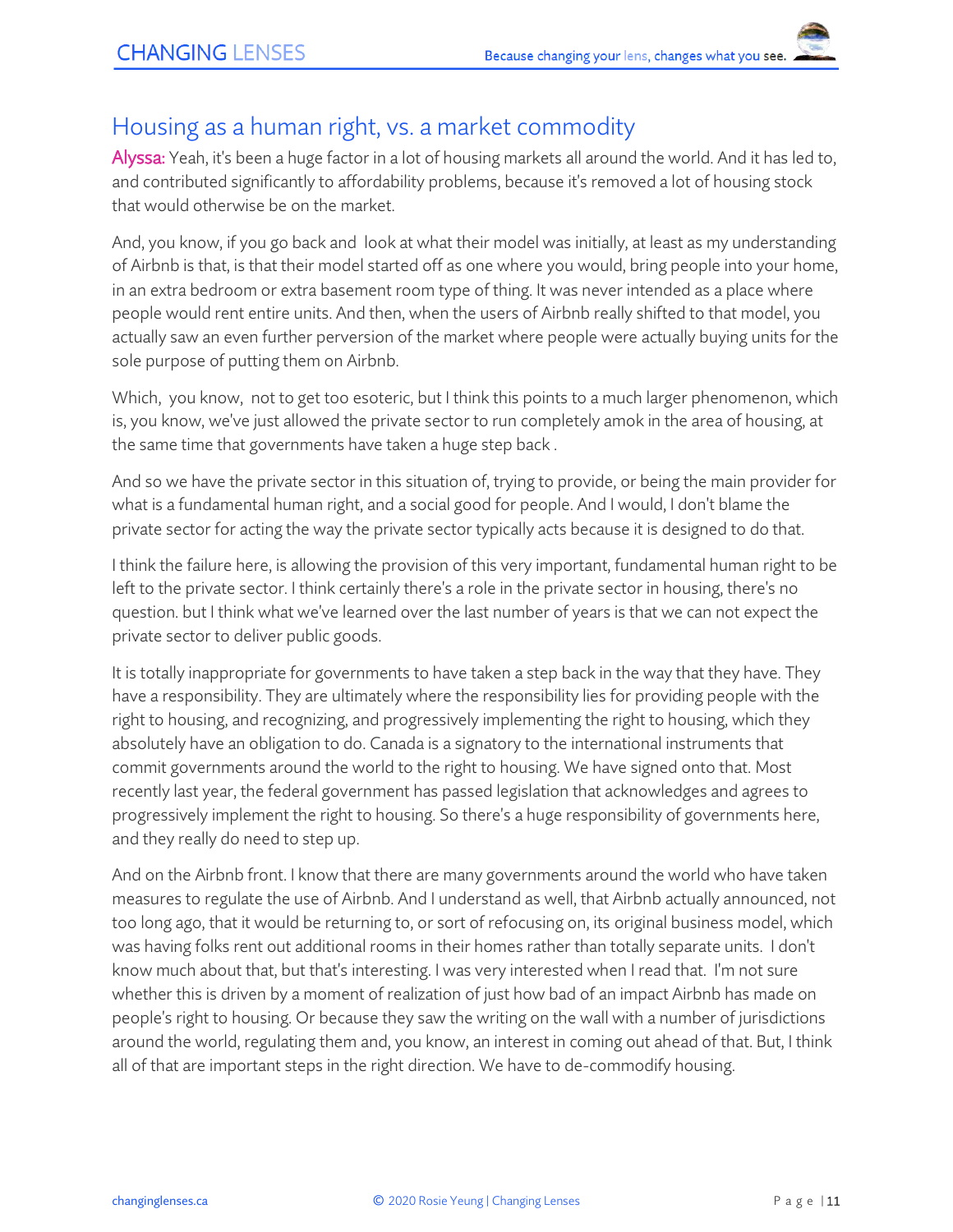Rosie: Yeah. That's a really good word. Cause I was just starting to think the same thing. And in a way I feel like you're a kinder on the private sector than I am in my mind right now. Because I mean, I agree, private sector is private sector. Public is public. But somewhere along the way we turned. I mean, houses are supposed to be homes, right? Like the original house was for you to live in because you need shelter and that's to your point exactly about that.

I would like to think that we have a right to be safe from the elements, to be sheltered and warm and it's part of life. We literally need it to live. So somewhere along the way, that essential right to life has turned into, "How do I make money off of this?" And the more people want to make money off of this, the harder it is for people to get this basic essential need met. And part of the discussions that I want to have on this podcast is to change what we have seen through a certain lens all along. And honestly, I've been feeling that I've seen through a totally different lens or maybe multiple lenses now talking to you, which I'm really, really grateful for.

How would you want us as just regular people - I mean, again, I think it's easy to separate ourselves from the problem and say, "Oh, well, it's those, you know, those big property people, the big name corporations building condos. And maybe even I as a, a normal resident, I don't like it because it crowds my transit systems or the roads get busier, but that's as far as I really take it, that's as far as I think about it.

What different way would you like us as Canadian residents, Canadian citizens, to be seeing this? So that we as individuals can start to make a dent in this massive problem?

Alyssa: I think that it's really important, just coming back to the last comments I made around the right to housing. I think that really needs to be the shift in, understanding or to use your language, the lens that needs to change.

Housing has always been treated as a commodity in Canada, to some extent. I think what we're seeing in recent years in some of the things that we've talked about today in terms of the trends around financialization, and Airbnb, is the most recent manifestation of commodification of housing. And certainly an amplification of those trends, in a very disturbing and accelerated way.

But it's not as though housing wasn't commodified before the REITs came in or Airbnb came in. So I think, if we just sort of take it back a level to your point, just a few moments ago. I mean, these are fundamental human rights. They do attach to the right to life. You cannot live a life in dignity without adequate housing. It is not possible. And adequate housing requires a number of things, including affordability, including some degree of security of tenure for people.

It requires accessibility for folks who have accessibility needs. It needs to be culturally adequate, for folks who have specific cultural needs. It needs to be located in appropriate locations, close to services, employment, etc. And on the sort of converse side, it needs to not be located near environmentally sensitive areas, or areas that cause health issues as a result of environmental factors.

So there's all sorts of important elements of adequate housing. And so when we sort of think about how we're providing housing in Canada and we ask ourselves, honestly, if we're providing housing in a way that aligns with all of those rights, I think the answer is no. And so what does that mean then?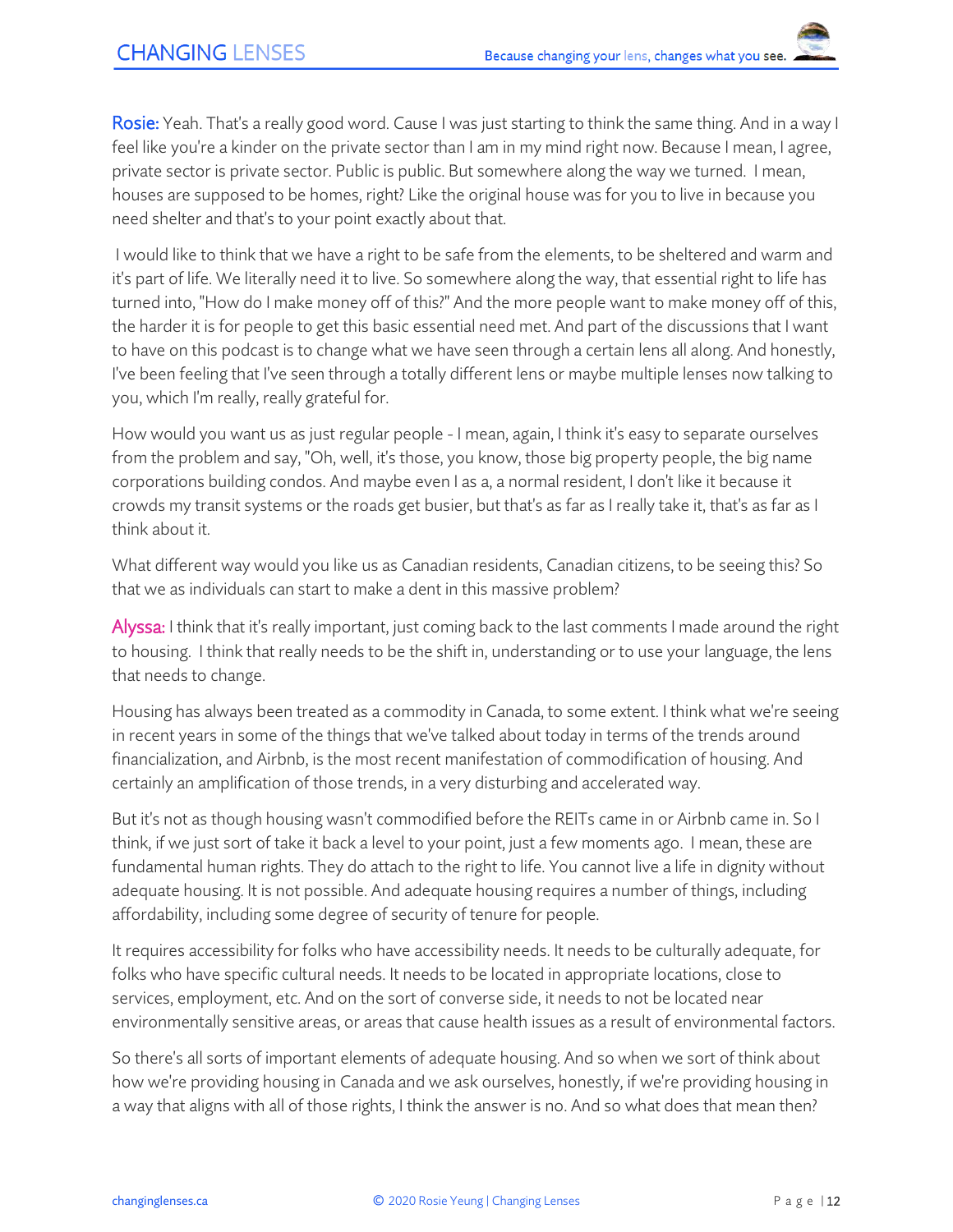So to me what that means is individuals need to, I hope, increasingly understand the importance of housing. And certainly the work that we do at CERA is aimed at educating folks, both who are most affected by this, but also the general public about the fact that housing is a human right, and why it's a human right. And that because it's a human right, it means that it matters more than other things. You know, that's really what it comes down to. Something that is a right, it matters more, it deserves more consideration than other things that might be at issue in a policy discussion, or even in a conversation about whether we should build a particular development or not.

So that's sort of at the general level, the lens that I'd love to see change. At the level of landlords as individuals involved in the system, I think it's really important that they understand.

# The privilege and responsibility of landlordship – enabling the right to life

And maybe I'll just, before I dive into that, I think you're absolutely right. Certainly, I would never say that all landlords are bad. I don't even know that most landlords are bad. I hear about the bad ones because of the work that I do. but there are lots of good people out there doing good work. And so I certainly wouldn't want anybody to have the impression that everybody is, perpetuating these issues of discrimination and human rights violations that I'm referring to today.

And I certainly wouldn't want anybody to take away that that's sort of our starting point in our work. But we do know that there are problems. And so, I think landlords need to really understand that they're in the business of providing a fundamental human right to people. And because of that, they have responsibilities and obligations that wouldn't necessarily arise if they were in the business of doing something else.

And so they need to be providing housing to people in accordance with the laws and protections and the rights that their tenants have. And I think realistically, a lot of people buy investment properties as a way to make some additional income. And they don't really appreciate that this is a massive responsibility with a lot of legal obligations that come with it. And so, you know, I think it's really important that landlords understand that.

And I also think that there's a role here for government to provide landlords with the tools that they need to be able to do that. If we're going to continue to have a rental market that is predominantly relying on individuals putting their second properties on the market to provide to people. Because increasingly so, that is the rental stock that we have in Canada because we stopped building these purpose-built rentals many, many years ago.

# CERA work for tenants' rights

And then the last thing I'll say is just with respect to tenants as individuals. I think it's really important that folks understand their rights. Because the first and most important step to asserting rights is to know what they are in the first place. And certainly organizations like ours can help with that. We've got a lot of resources on our website. We have caseworkers that are available to assist tenants, understanding their rights and navigating, whether it's the eviction process or addressing any human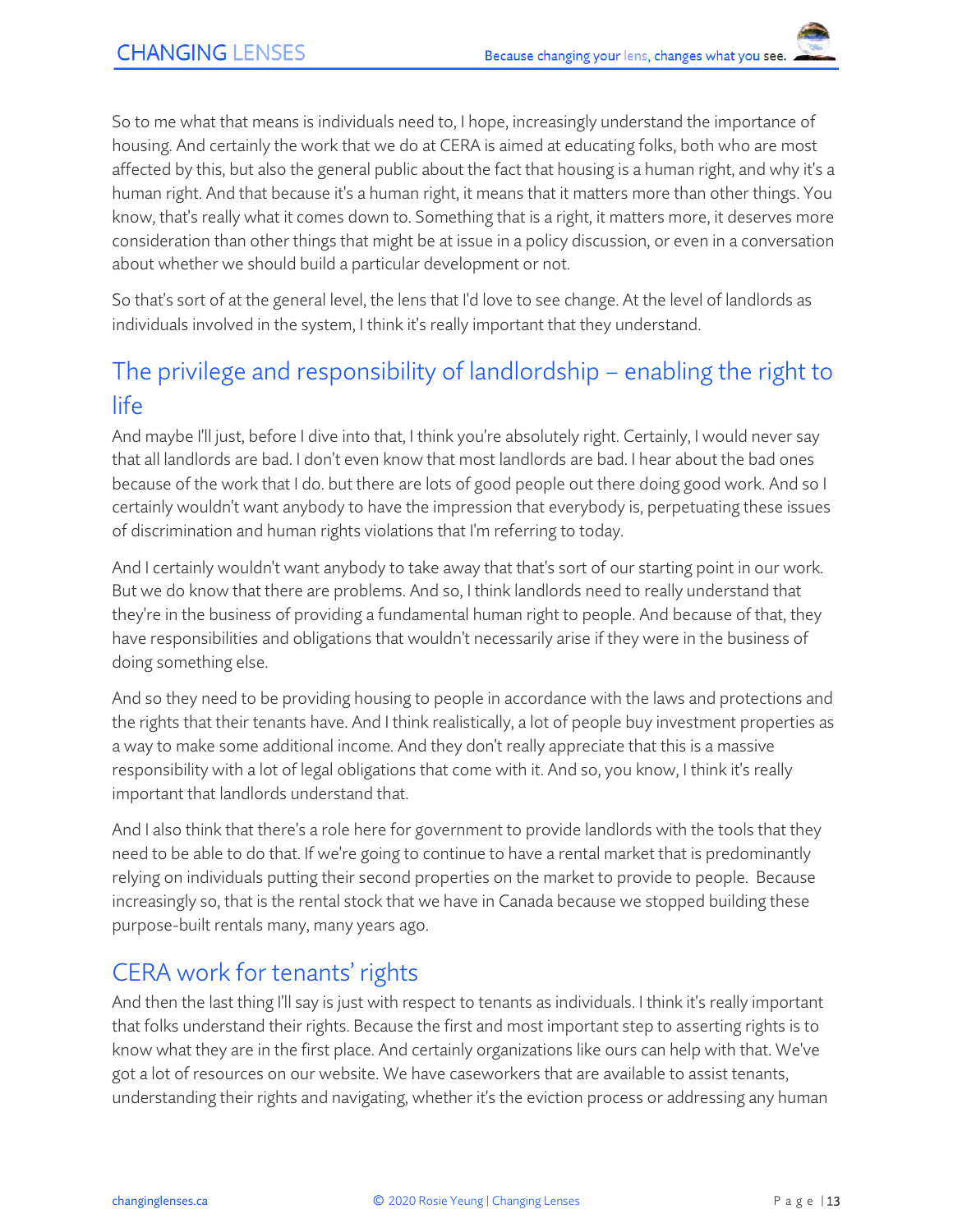rights violations that they're experiencing. So I would encourage anybody who is, having any of those issues to reach out to us and we'll certainly do our level best to help out.

We have a free hotline, we serve clients over the phone, and we've got caseworkers available, 9 to 5, Monday to Friday, answering phones and assisting people with their eviction or human rights challenges.

Rosie: Wow. That's so amazing. I'm really glad that you guys are available to do that. Cause clearly there's a lack of knowledge about that out there and a huge need. And I think that's a really important thing for us all to remember as well. I mean, I'm not a landlord. I have thought before because I, sort of jealously see people around me who are able to invest in property as part of, like you said their retirement fund, right. And I've thought, Oh, you know, that seems to be the new way to make money. I should diversify my portfolio. But I never thought about the fact that owning an investment property, it's not an investment for your retirement fund or not only that.

It's actually providing a basic fundamental human right. And so that's actually, that's a privilege as well. It's an honor that you'd have the ability to do that. And I truly never saw it that way. It was just like, well, everyone else is getting in on this real estate market thingy. I wish I had the money to do that too.

But it's an awesome responsibility, now that you point that out, to care for another human being in this way, by providing them shelter, basic shelter. And so it's not just - I mean it's important to support shelters, for, you know, people who truly cannot get any kind of housing and they have to stay in a shelter or something. But that's not the only way we can support. Those of us who are able to own homes, own property that can be someone's home, are providing very directly shelter in that way as well. And so we need to realize the responsibilities that come with that.

So thank you so much, Alyssa, for just opening our minds to this and the incredible work that you're doing. Oh, I did want to ask, to the point of potentially more government involvement or regulation, is there anything else we can do to advocate, or to help support CERA's advocacy, and get involved if we're so led.

Alyssa: Absolutely, and thanks for asking. We are, at CERA, always keeping our ear to the ground on policy developments. And so if folks are interested in learning more about that and supporting our advocacy work, I would encourage people to check us out. You can find us online at www.equalityrights.org. You can stay in touch with us on social media at CERA Ontario. We've got newsletter updates. And we're also, at CERA, supporting and coordinating the right to housing Toronto network, which is focused on advancing, and advocating for the right to housing here in Toronto. And so you can check out, our work there at R2HTO.ca, or using the hashtag #right2housing on social media.

Rosie: Awesome. And is CERA's work across Canada as well? So we're serving every province and territory?

Alyssa: Our service work is focused on Ontario, because as you can probably appreciate, the rights and the procedures are all specific to provincial legislation.